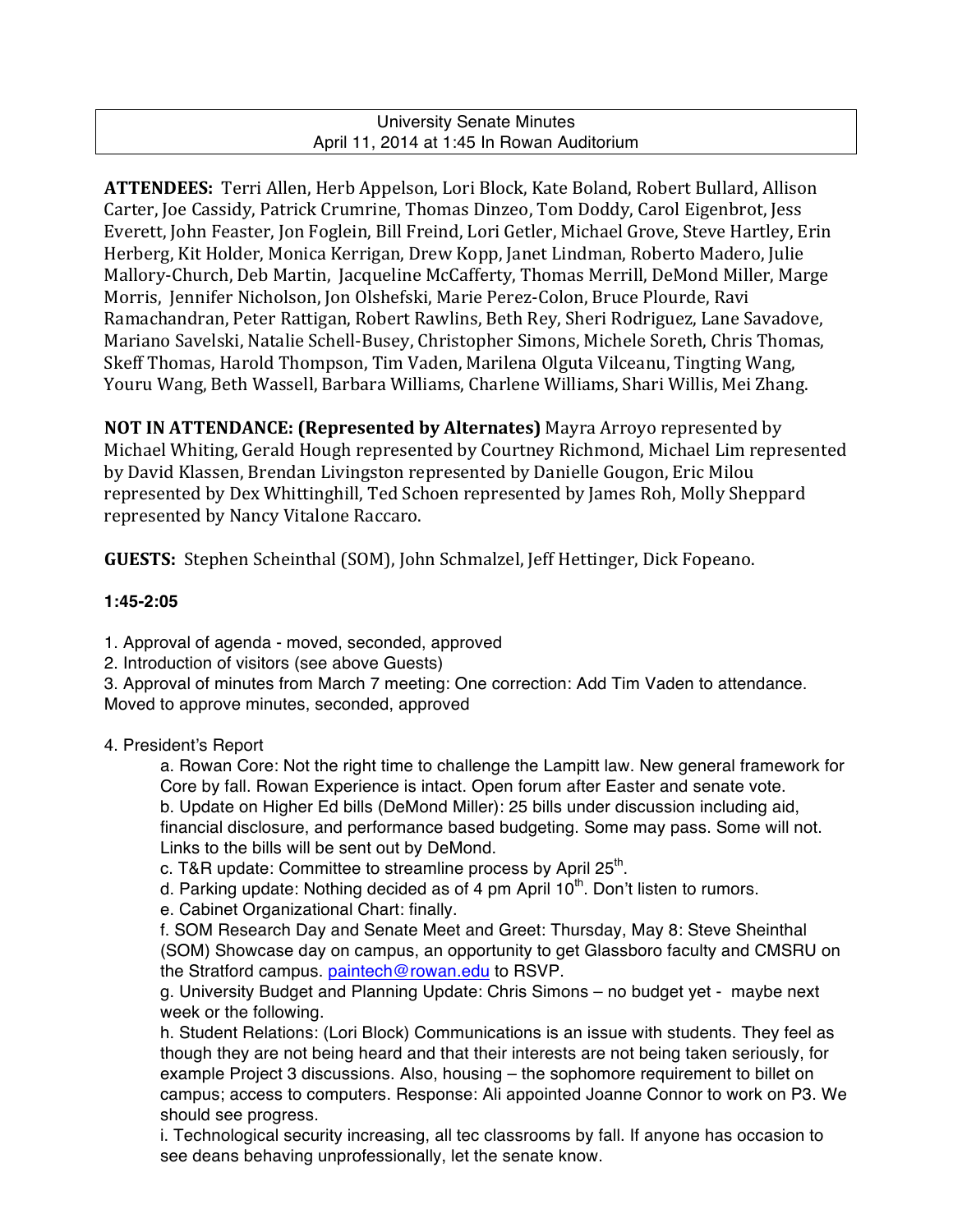j. Five day a week schedule in the summer.

#### **2:05-2:30**

5. Academic Policies and Procedures Proposals: (Mike Grove) First reading. No vote today

a. First reading: Academic Integrity Policy (page 3): 2 revisions concerning deadlines/statute of limitations, problems scheduling hearings. Timeline begins from discovery of infraction.

b. First reading: Basic Skills Requirement Policy (page 13): clarification of who takes the courses. Suggestion: omit the scores from curriculum because they change.

c. First reading: Non-restricted Majors, Transfer Credits, and Graduation GPA (page 15): Two drivers – consistency and university requirements. Is there a non-restricted degree that is accredited with a GPA? Yes, but a compelling rationale will be taken into account. Clean up the language to make less confusing.

d. First reading: Policies Involving Speakers and Campus Visitors (page 16): Policy requiring permission for all speakers is difficult to implement.

e. First reading: Second Baccalaureate Degree Policy (page 17): GRAD double majors are mishandled.

## **2:30-2:40**

- 6. Tech Resources Proposals: (John Feaster): We need participation of all campuses. Virtual meeting for senate. Vote to have the vote on the resolution: motion carries; vote to approve the resolution carries.
	- a. First reading: Virtual Meeting Software Resolution (page 18)

b. First reading: NSS Liaison Resolution (19): non aft members from NSS to help in early documents

#### **2:40-2:50**

7. Curriculum Report: (Erin Herberg) (Rory McElwee): Bachelor of General Studies Program change in admission requirements. Seven graduated in December and 17 or 19 expected this spring. Provide a path to degree. Very good results. Get more people in South Jersey to complete a degree that never normally would. 1) Reaching out to viable students who have left for at least 2 years with fewer than credits 75-60 credits to fit into another program. 2) New curricular designation "cert of Undergraduate Studies" flexible and useful for departments. Question: Is this what is happening at other institutions? Yes. Why only 2 of the four credits? To address transfer student credits. Since these are mini minors it should be clear that one could not get a minor and a certificate. Highly specialized. This will be specified. Has to go through a process C or whatever the senate level attention.

6009: motion carries with one abstention

9011 (Certificate of Undergraduate Studies): Motion carries, one abstention, one no vote 9012 (Interdisciplinary): (Peter Rattigan) Six programs will be in Health Sciences area. SBS and move HES in there. Name would be inclusive. Which college? School is an entity. No self contained dean. Not big enough except the dean of the CSM acts as the dean, dean of record. Senate committees? That is one thing that will take a transition year. What to do? Ignore the problem for one year then, the following year SBSHP. Friendly amendment: curriculum at school level, not college. Three new programs and major changes to courses. Department to school to senate. Are there full time people in the fall? Have your reached out to the graduate school of Biomedical Sciences? Anticipate that this will grow into a college - 5-10 year projection. Reporting structure and budget. Not moving physically. Budget line for the school. Approved unanimously at the department level. Yes. Can we hold off until the May meeting to vote? Yes, with a mild amount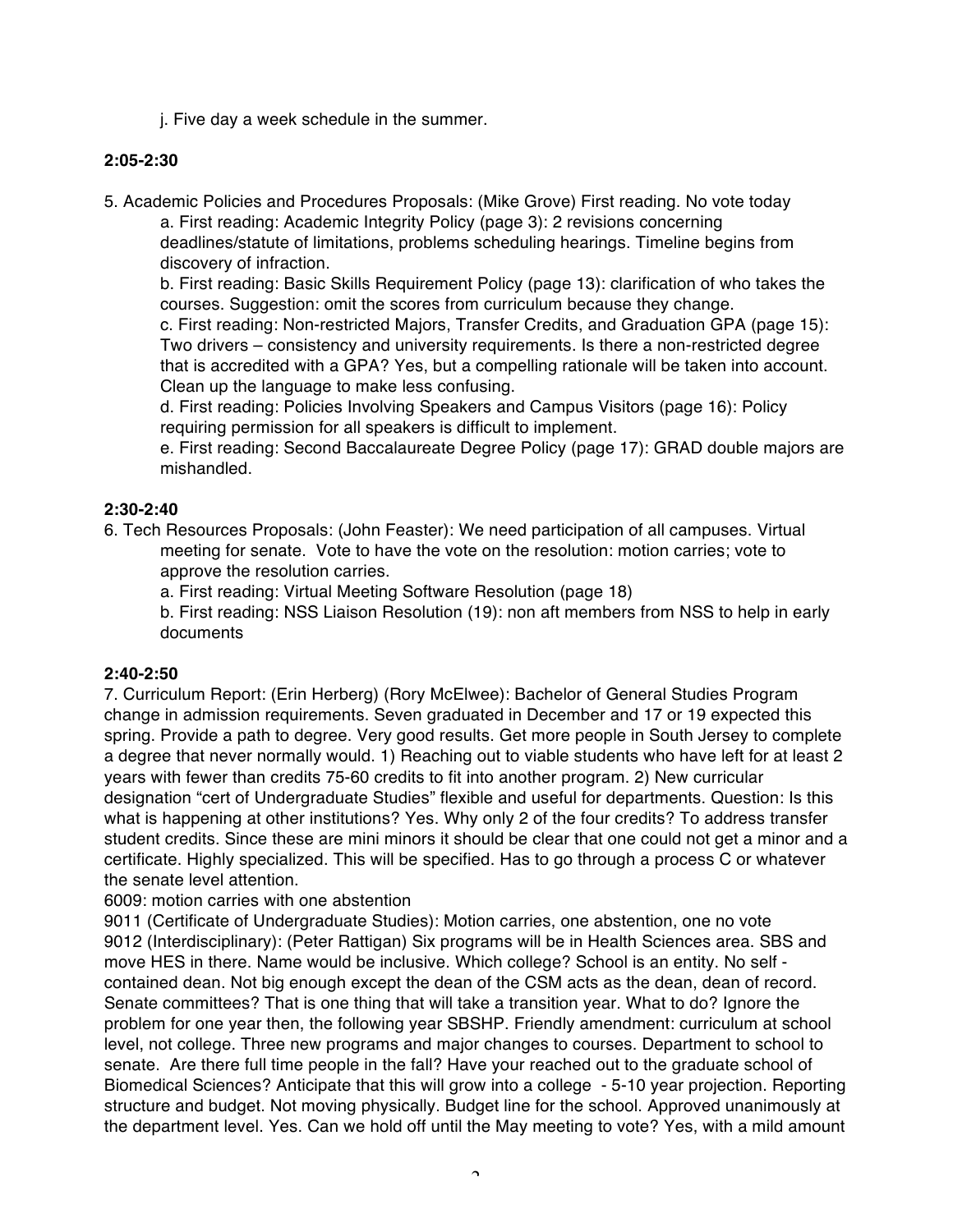of nervousness. We Need to be transitioning over the summer. Hold off until Peter makes revisions addressing the friendly amendment. Process Cs: 4047: motion carries 4053: motion carries 4054: motion carries 7045: process B – no vote

## **2:50-3:00**

8. Old business: Read the PRR going to Middle States, and send comments to Janet Lindman,

9. New business

10. Adjournment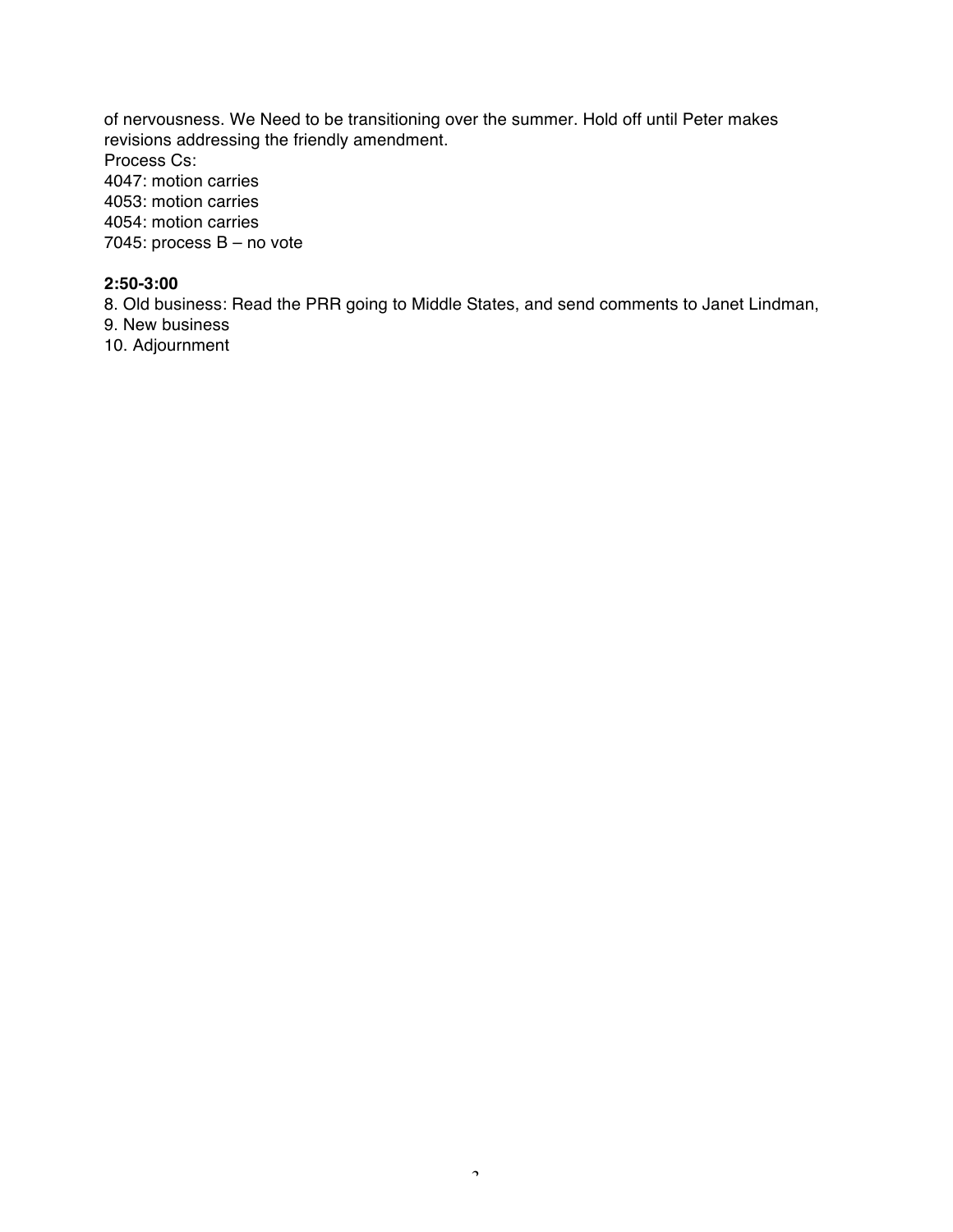# **Academic Integrity Policy**

## **I. Introduction**

The integrity of academic programs is imperative to Rowan University's mission. While acknowledging the social and collaborative nature of learning, the University expects that grades awarded to students will reflect individual efforts and achievements. All members of the Rowan community are responsible for understanding what constitutes academic dishonesty; upholding academic integrity standards and encouraging others to do likewise; and knowing the procedures, rights and obligations involved in the Academic Integrity Policy. Academic dishonesty, in any form, will not be tolerated. Students who commit an act of academic dishonesty are subject to disciplinary sanctions up to and including expulsion from the university.

## **II. Definitions of Academic Integrity Violations**

**Cheating**: Cheating is an act of deception by which a person misrepresents his or her mastery of material on a test or other academic exercise.

Examples of cheating include but are not limited to:

- Copying from another person's work.
- Allowing another person to copy your work.
- Using unauthorized materials such as a textbook or notebook during an examination or using technology to illicitly access unauthorized materials.
- Using specifically prepared materials such as notes written on clothing or other unauthorized notes, formula lists, etc., during an examination.
- Collaborating with another person during an examination by giving or receiving information without permission.

**Plagiarism**: Plagiarism occurs when a person represents someone else's words, ideas, phrases, sentences, or data as one's own work. When submitting work that includes someone else's words, ideas, syntax, data or organizational patterns, the source of that information must be acknowledged through complete, accurate and specific references. All verbatim statements must be acknowledged through quotation marks. To avoid a charge of plagiarism, a person should be sure to include an acknowledgment of indebtedness, such as a list of works cited or bibliography.

Examples of plagiarism include but are not limited to:

- Quoting, paraphrasing or even borrowing the syntax of another's words without acknowledging the source.
- Using another's ideas, opinions or theories even if they have been completely paraphrased in one's own words without acknowledging the source.

4

• Incorporating facts, statistics or other illustrative material taken from a source, without acknowledging the source, unless the information is common knowledge.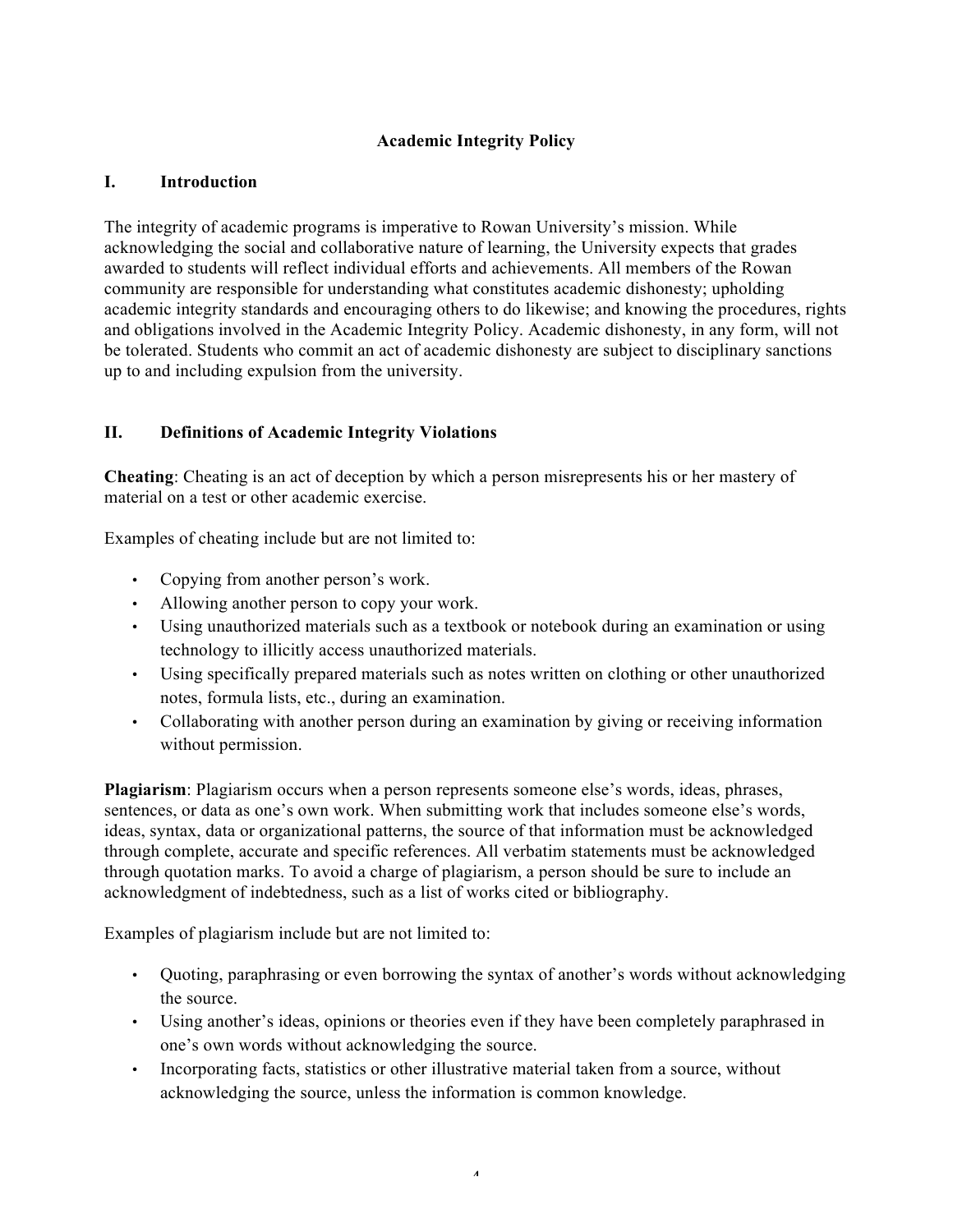• Submitting a computer program as original work that duplicates, in whole or in part, without citation, the work of another.

**Fabrication**: Fabrication refers to the deliberate use of invented information or the falsification of research or other findings with the intent to deceive. Examples of fabrication include but are not limited to:

- Citation of information not taken from the source indicated.
- Listing of sources in a bibliography or other report not used in that project.
- Fabricating data or source information in experiments, research project or other academic exercises.
- Misrepresenting oneself or providing misleading and false information in an attempt to access another user's computer account.

**Academic Misconduct**: Academic Misconduct includes the alteration of grades; involvement in the acquisition or distribution of unadministered tests; and the unauthorized submission of student work in more than one class.

Examples of academic misconduct include but are not limited to:

- Submitting written work to fulfill the requirements of more than one course without the explicit permission of both instructors.
- Changing, altering, falsifying or being accessory to the changing, altering or falsifying of a grade report or form, or entering any university office, building or accessing a computer for that purpose.
- Stealing, buying, selling, giving away or otherwise obtaining all or part of any unadministered test/examination or entering any university office or building for the purpose of obtaining an unadministered test/examination.
- Coercing any other person to obtain an unadministered test.
- Substituting for another student or permitting any other person to substitute for oneself to take a test or examination.
- Altering test answers and then claiming instructor inappropriately graded the examination.
- Violating the Network and Computer Use Policy, also known as the "Acceptable Use Policy, Network and System Services" established by Information Resources. Currently available at: http://www.rowan.edu/toolbox/policies/network/. Below are some examples of violations listed in the policy. Students should refer to the policy for the full list of violations.
	- Each user is solely responsible for all functions performed from his/her account(s) on any system.
	- · No user may violate Federal Copyright Law. This means he/she may not alter, copy, translate, transmit, or receive software, music, images, text, or any other information licensed to or copyrighted by another party unless the license or copyright explicitly permits he/she to do so.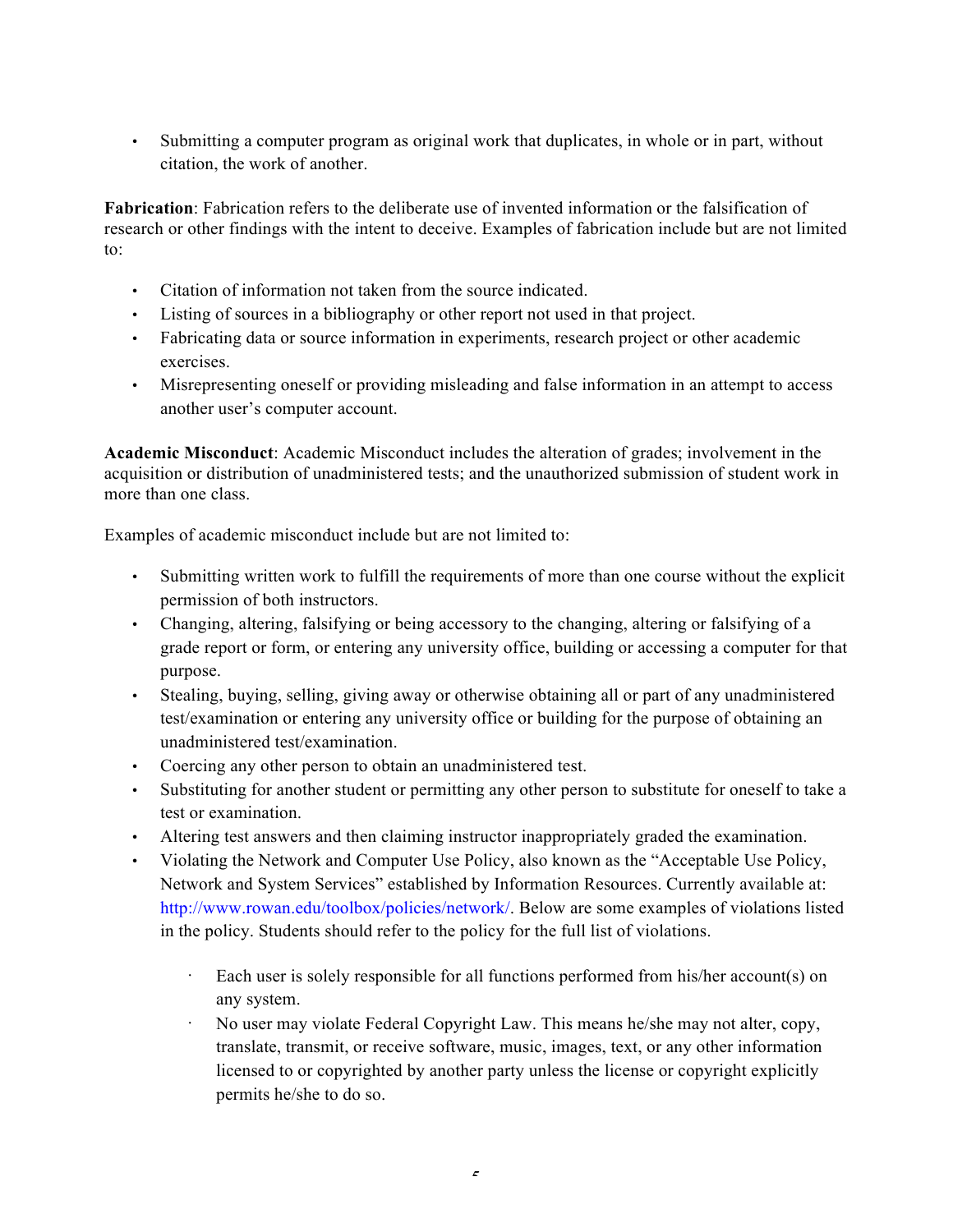- · No user may attempt to monitor another individual's data communications, nor may he/she read, copy, change, or delete another individual's files or software, without the prior permission of the owner.
- · No user may send messages that are likely to result in the loss of the recipient's work, system downtime, or otherwise compromise a remote user's system. This includes, but is not limited to, redistribution of computer viruses or trojan horses.

## **III. Classification of Academic Integrity Violations by Offense**

Violations of academic integrity are classified into four categories based on the seriousness of the behaviors and the possible sanctions imposed. Brief descriptions are provided below. These are general descriptions and should not be considered as all inclusive.

## **Level 1 Violations**

Level 1 violations may occur because of ignorance or inexperience on the part of the person(s) committing the violation and ordinarily include a very minor portion of the course work. A sanction for a level 1 violation will not exceed a failing grade on the assignment.

Example: Improper footnoting or unauthorized assistance with academic work on the part of a firstyear Rowan University student.

Recommended Sanction(s): Make-up assignment at a more difficult level or assignment of no-credit for work in question, required attendance at an Academic Integrity Seminar, and/or an assignment that will increase the student's awareness of academic integrity.

Reporting Mechanisms: Matters involving Level 1 violations are normally adjudicated by the instructor and sanctioned accordingly. A record of this violation will be retained in the Office of the Provost in accordance with State record retention guidelines. The student can appeal the determination in accordance with policy.

## **Level 2 Violations**

Level 2 violations involve incidents of a more serious nature and affect a significant aspect or portion of the course. A second Level 1 violation will automatically become a Level 2 violation. A sanction for a Level 2 violation will not exceed a failing grade in the course.

Example: Quoting directly or paraphrasing without proper acknowledgment on an assignment or failing to acknowledge all sources of information and contributors who helped with an assignment.

Recommended Sanction(s): A failing grade in the course, Academic Integrity Probation and/or the imposition of other lesser sanctions as deemed appropriate.

Reporting Mechanisms: Matters involving Level 2 violations are normally adjudicated by the instructor and sanctioned accordingly. A record of this violation will be retained in the Office of the Provost in accordance with State record retention guidelines. The student can appeal the determination in accordance with policy.

## **Level 3 Violations**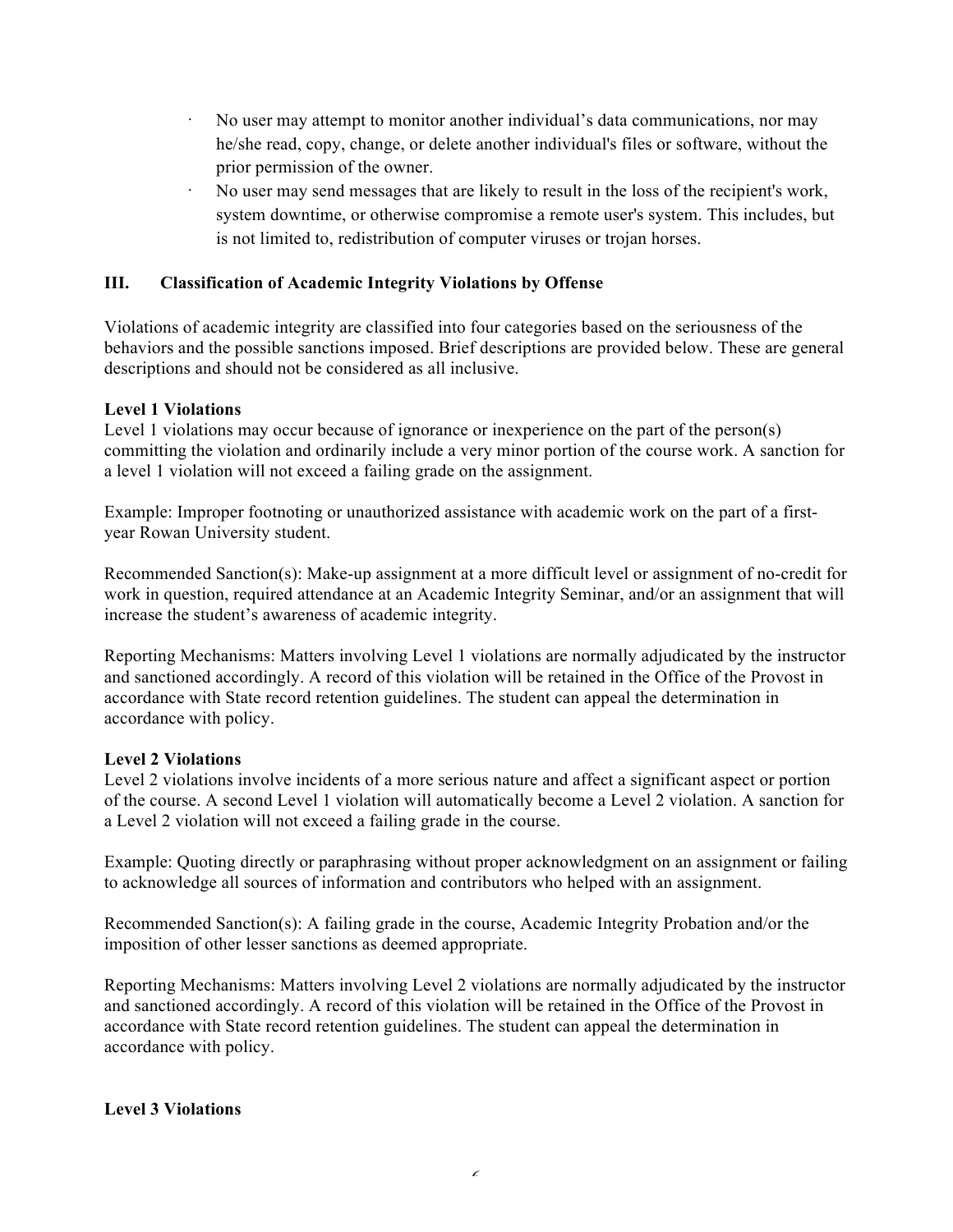Level 3 offenses are even more serious in nature and involve dishonesty on a more significant portion of course work, such as a major paper, hourly or final examination. If a student had previously been found guilty either of one or more violations at Level 2 or higher, or of two Level 1 violations, an additional violation at any level will automatically become at least a Level 3 violation. A sanction for a level 3 violation will not exceed suspension from the University.

Example: Copying from or giving assistance to others on an hourly or final examination, plagiarizing major portions of an assignment, using forbidden material on an hourly or final examination, presenting the work of another as one's own, or altering a graded examination for the purposes of re-grading.

Recommended Sanction(s): A failing grade in the course, Academic Integrity Probation, and suspension from the University for one or more semesters with a notation of "Disciplinary Suspension" placed on a student's transcript and/or the imposition of other lesser sanctions as deemed appropriate. Reporting Mechanisms: Matters involving Level 3 violations are adjudicated by the Academic Integrity Review Board. A record of this violation will be retained in the Office of the Provost in accordance with State record retention guidelines.

#### **Level 4 Violations**

Level 4 violations are the most serious breaches of academic integrity. They also include repeat offenses below Level 4 violations and violations committed while already on or after returning from Academic Integrity Probation.

Example: Forgery of grade change forms; theft of examinations; having a substitute take an examination; any degree of falsification or plagiarism relating to a senior or graduate thesis; using a purchased term paper; sabotaging another's work; the violation of the clinical code of a profession.

Recommended sanction: Expulsion from the University and a permanent dismissal notation on the student's transcript and/or the imposition of other lesser sanctions as deemed appropriate. Reporting Mechanisms: Matters involving Level 4 violations are adjudicated by the Academic Integrity Review Board. A record of this violation will be retained in the Office of the Provost in accordance with State record retention guidelines.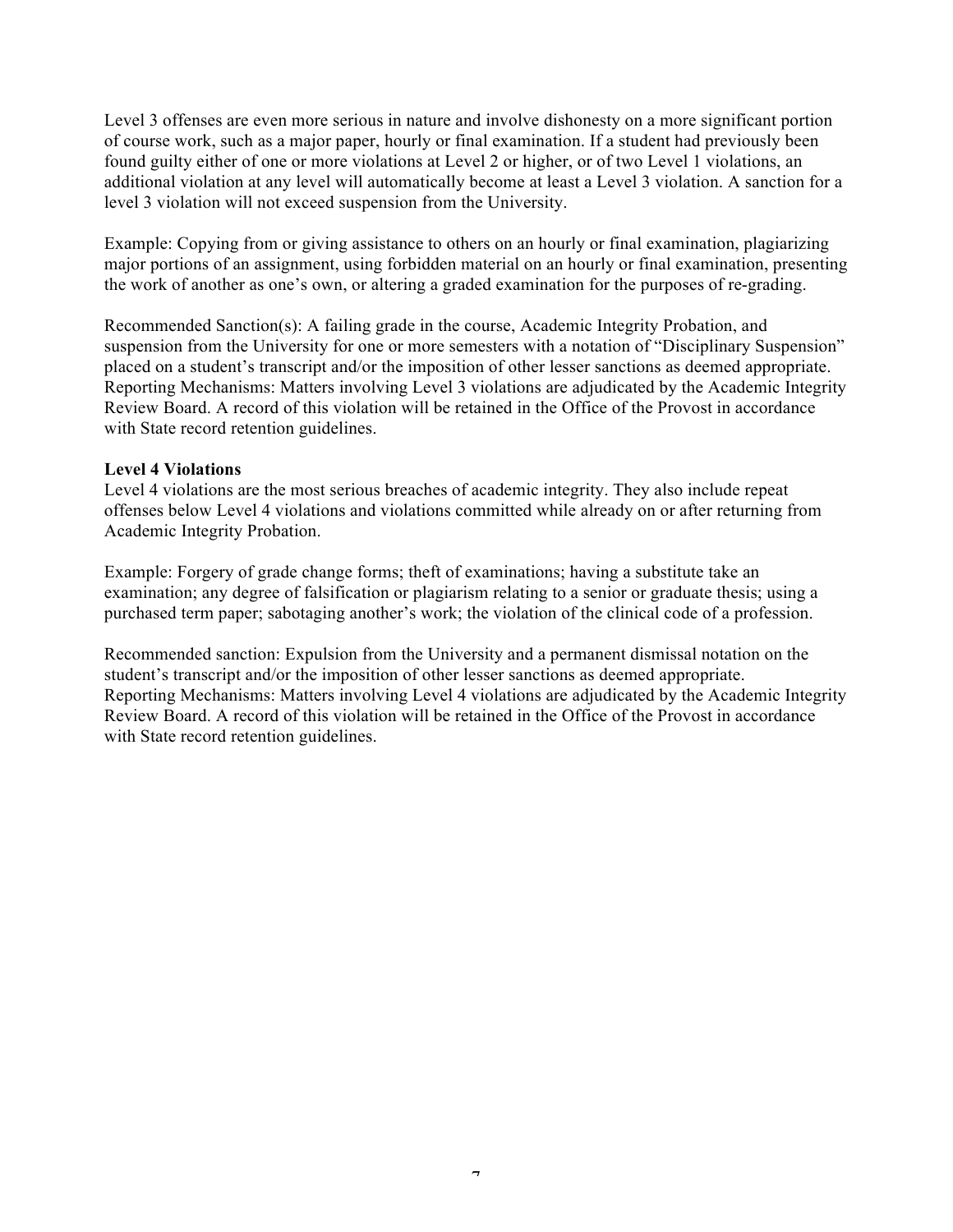## **IV. Reporting and Adjudication of Academic Integrity Violations**

#### **Role of Students and University Employees**

A student or University employee other than a course instructor who has witnessed an apparent academic integrity violation or has information that reasonably leads to the conclusion that such an act has occurred or will occur should inform the instructor or the Office of the Provost within 3 working days.

An instructor who believes that a student has attempted or committed an apparent act of academic misconduct should investigate the matter. Instructors are encouraged to consult with staff in the Office of the Provost.

#### **Roles of Instructor and Student**

- a. If the instructor concludes that an academic integrity violation has occurred, he or she should obtain a copy of the Report of an Academic Integrity Violation (RAIV) form from the web, the departmental office, or the Office of the Provost. The instructor should complete as much of the RAIV form as possible prior to meeting with the student, including the appropriate type of violation/level.
- b. The instructor should make reasonable attempts to meet with the student in question as soon as possible and such a meeting should occur within 7 working days from the discovery of the suspected violation. When necessary, such meetings may be conducted by telephone or electronic mail. In this meeting every effort should be made to preserve the basic teacher/student relationship. For Level 1 and Level 2 violations, the instructor should indicate sanctions on the RAIV before the student signs the acknowledgement section of the RAIV form. (Instructors do not recommend sanctions for Level 3 and 4 violations.) Instructors may recommend sanctions up to and including a failing grade for the course depending on the level of violation. The student should be given the opportunity to respond to the allegation and to review and sign the RAIV if he/she so chooses.
- c. The student's signature on the RAIV signifies that he/she is aware of the alleged violation and understands where information on next steps in the procedure can be found. The student should be allowed to remain in class and complete course work until a final resolution is reached. Students should not sign the form if they have additional questions or want to consult staff in the Office of the Provost. Such consultations should occur within 5 working days.
- d. At the conclusion of the meeting the instructor must provide the student with a copy of the RAIV form, whether the student signed the form or not. The instructor should then forward the form and all supporting documentation to the Office of the Provost.

Level 1 violations: The instructor will make the determination on whether a violation has occurred and on the penalty. Appeals go directly to the Office of the Provost and will be heard by the Academic Integrity Review Board. Students must notify the Office of the Provost within 5 working days after the consultation period if they intend to appeal an instructor's determination.

Level 2 violations: The instructor will make the determination of whether a violation occurred and on the penalty. Appeals go directly to the Office of the Provost and will be heard by the Academic Integrity Review Board. Students must notify the Office of the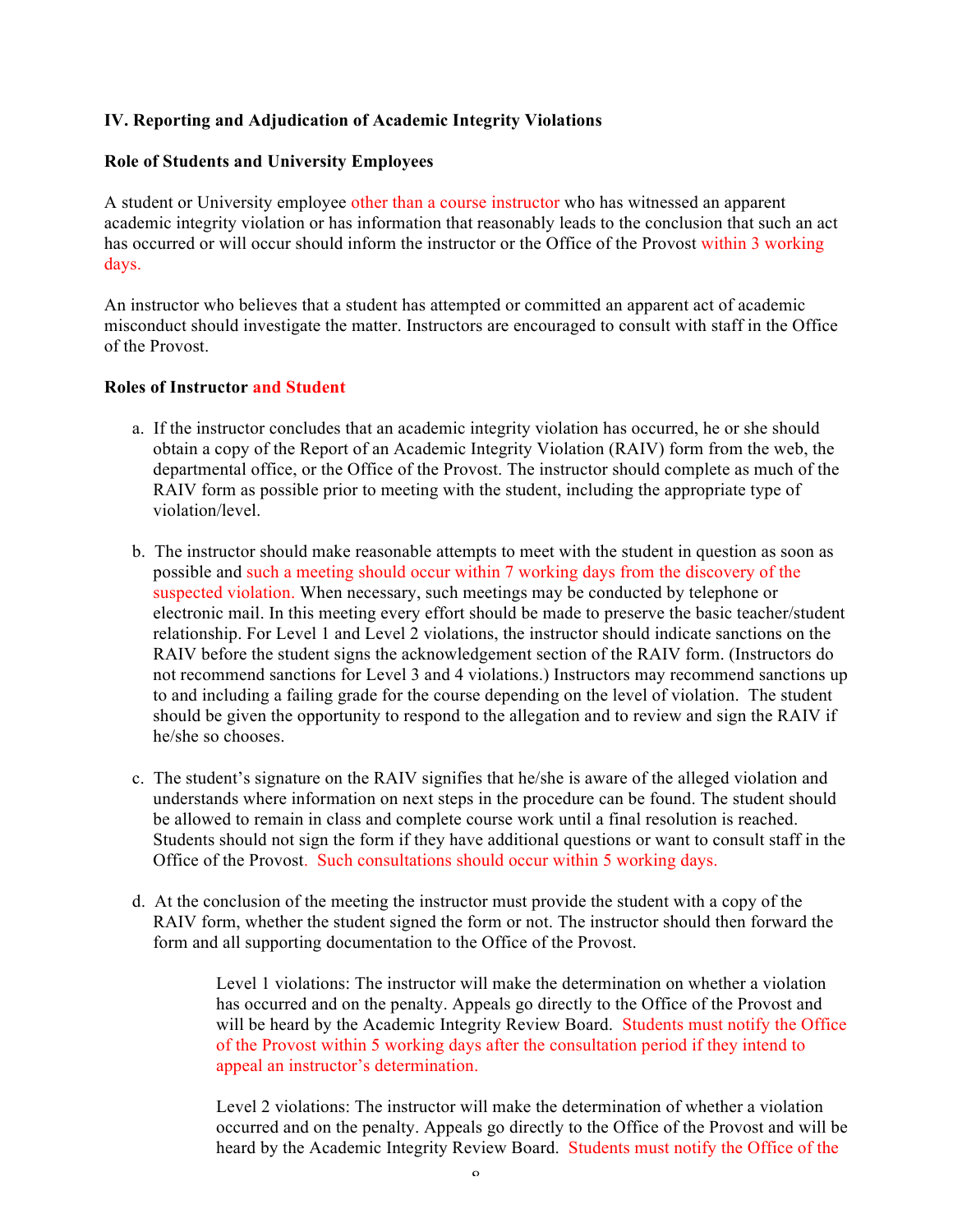Provost within 5 working days after the consultation period if they intend to appeal an instructor's determination.

Level 3 and 4 violations: The Office of the Provost will refer the matter to the Academic Integrity Review Board for adjudication at a hearing. The Board will issue a finding and recommendation to the Office of the Provost, which will make the final decisions on both rulings and appeals.

- e. Additional sanctions, including suspension or expulsion from the university, may be recommended when requested by the instructor, requested by the academic unit in which the violation occurred, or when stipulated by the academic integrity policy (i.e. the level of the violation or the existence of previous academic integrity violations by the student).
- f. In the case that an instructor must assign a grade before the case is resolved, the instructor should assign a grade of "INC," which will be changed when the case is resolved.
- g. A student may not withdraw from a course in which he or she has committed or has been accused of committing an academic integrity violation. A student found to have withdrawn from a course in which an academic integrity violation is alleged or determined will be re-enrolled in the course upon receipt of a RAIV by the Office of the Provost. In addition, a student found responsible for an academic integrity violation in a course in which they have participated but have not enrolled will be retroactively enrolled and assigned an appropriate sanction.

## **V. Academic Integrity Review Board Procedures**

#### **Composition of the Board**

The Academic Integrity Review Board is composed of six regular members.

- A minimum of two student members from a pool of between 7 and 14 students who are appointed by the Student Government Association. Student members must be matriculated and in good standing with the University.
- Two members of the faculty who are appointed by the University Senate President.
- Two members of the administration who are appointed by the Office of the Provost.
- Two student and administration alternates and four faculty alternates will also be appointed.

The Academic Integrity Review Board is chaired by the Associate Provost for Academic Affairs. The Chair shall be a participating but nonvoting member of the Board. The Academic Integrity Review Board may be convened for adjudication of an allegation of academic dishonesty by a quorum of four members, provided that at least one student, one faculty member and one administrator are present.

## **Overview of Hearing Process**

Level 1 and 2 violations are adjudicated by the instructor and reported to the Office of the Provost. The Office of the Provost determines whether the student has committed a prior violation and adjusts the level of violation accordingly. The Academic Integrity Review Board annually reviews reports of Level 1 and 2 violations to confirm that classifications of violations and subsequent sanctions that were imposed were appropriate. Level 3 and 4 violations are referred directly to and adjudicated by the Academic Integrity Review Board.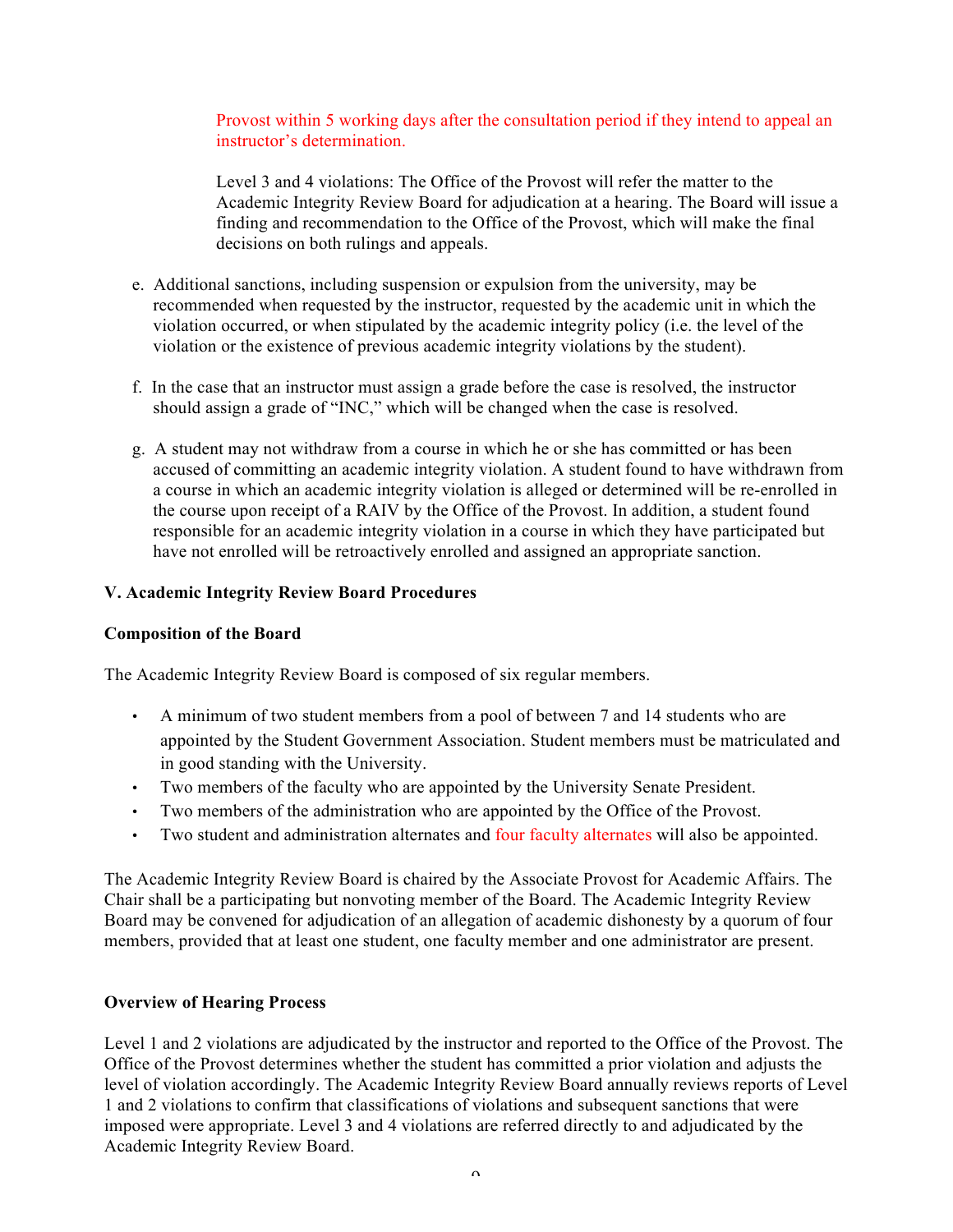The possible findings and outcomes of hearings conducted by the Academic Integrity Review Board are summarized below. Academic Integrity Violation is abbreviated as AIV.

Appeal of Level 1 Violation

| <b>Possible Findings</b>                        | <b>Outcomes</b>                                |  |  |
|-------------------------------------------------|------------------------------------------------|--|--|
| Student is not responsible for an AIV.          | Student is cleared. Grade must be recalculated |  |  |
|                                                 | without the penalty for the alleged violation. |  |  |
| Student is responsible for a Level 1 violation. | Level 1 sanctions are upheld.                  |  |  |

#### Appeal of Level 2 Violation

| <b>Possible Findings</b>                                    | <b>Outcomes</b>                                                                                                        |  |
|-------------------------------------------------------------|------------------------------------------------------------------------------------------------------------------------|--|
| Student is not responsible for an AIV.                      | Student is cleared. Grade must be recalculated                                                                         |  |
|                                                             | without the penalty for the alleged violation.                                                                         |  |
| Student is responsible for a lesser (Level 1)<br>violation. | Student is responsible for a lesser offense.<br>Penalty is lowered as appropriate and course grade<br>is recalculated. |  |
|                                                             |                                                                                                                        |  |
| Student is responsible for a Level 2 violation.             | Level 2 sanctions are upheld.                                                                                          |  |

#### Level 3 and Level 4 Sanction Hearings

| <b>Possible Findings</b>                        | <b>Outcomes</b>                                       |  |
|-------------------------------------------------|-------------------------------------------------------|--|
| Student is not responsible for an AIV.          | Student is cleared. Grade must be recalculated        |  |
|                                                 | without the penalty for the alleged violation and     |  |
|                                                 | entered to replace the Incomplete.                    |  |
| Student is responsible for a lesser (Level 1 or | Student is responsible for a lesser offense.          |  |
| Level 2) violation.                             | Penalty is determined as appropriate. Course grade    |  |
|                                                 | is recalculated and entered to replace the Incomplete |  |
| Student is responsible for a Level 3 violation. | Level 3 sanctions are recommended as appropriate.     |  |
| Student is responsible for a Level 4 violation. | Level 4 sanctions are recommended as appropriate.     |  |

## **Additional Procedural Guidelines**

- a. For matters not being adjudicated by the Academic Integrity Review Board (Levels 1 and 2), the Office of the Provost will conduct a review to determine whether the student has any prior violation and then determine appropriate additional procedures.
- b. When applicable, the Office of the Provost will be responsible for providing both the student and the instructor with proper notice concerning their participation in a hearing before the Academic Integrity Review Board. The Office of the Provost will use all available means including mail, email, and phone calls to contact the student and instructor. A period of 20 days will be allowed for confirmation of the hearing by the instructor and student. The hearing may proceed after the 20 day period even if confirmation is not received from one or the other party involved. In addition, notice of the results of hearings will be provided. In the event that either the student or the instructor does not attend a scheduled hearing, the matter will be heard based on the written record and the information provided by the party in attendance.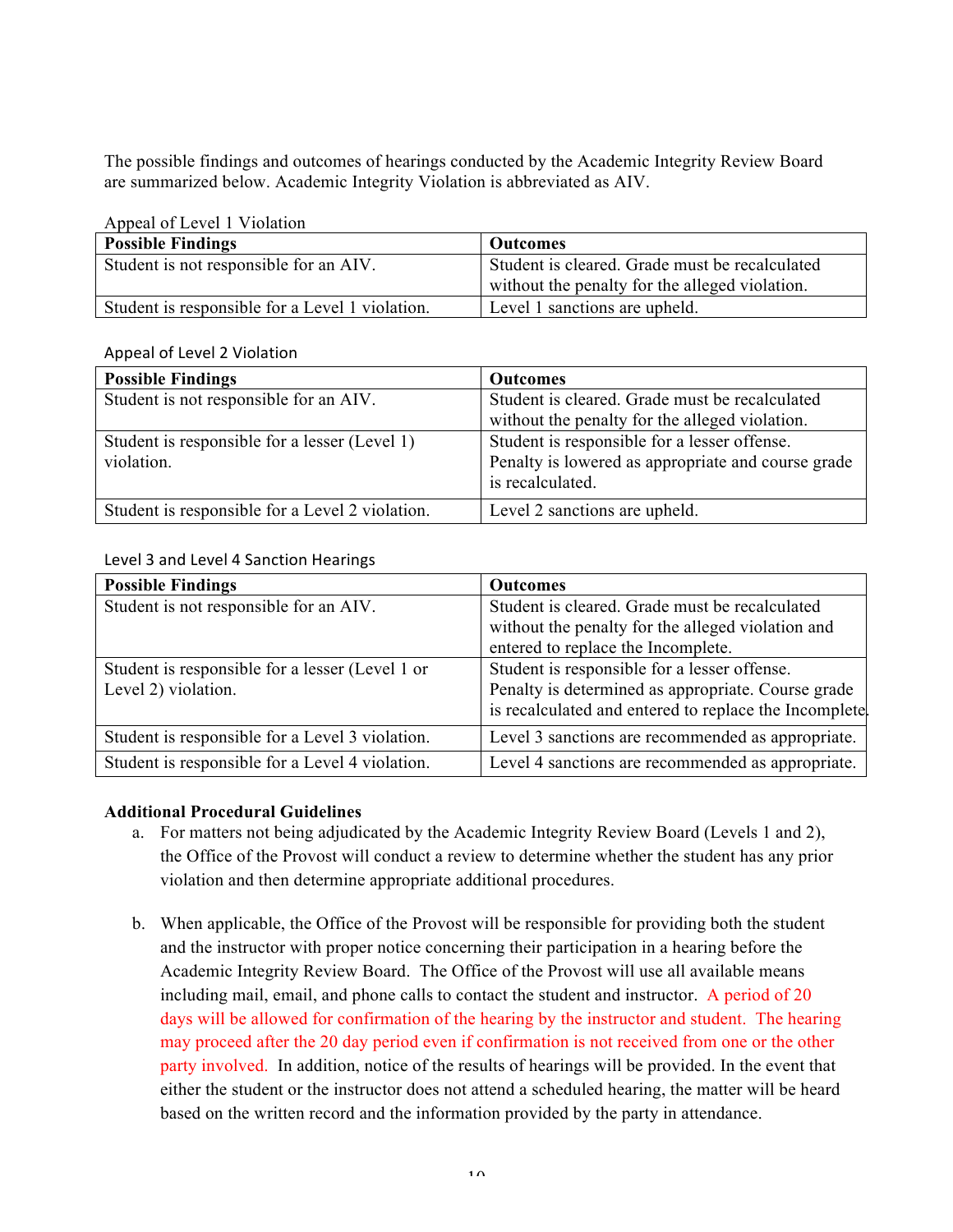- c. Hearings conducted by the Academic Integrity Review Board will be closed to all members of the campus and outside community except those directly involved with the case.
- d. The burden of proof rests upon the complainant, who must establish, on the basis of the standard of a "preponderance of evidence," that it was "more likely than not" that the accused student is responsible for the conduct violation based on the weight of the credible information presented.
- e. Any student appearing at a hearing before the Academic Integrity Review Board for adjudication of an allegation of academic dishonesty may challenge the assignment of any member of the board to his/her case. Upon hearing the details of the challenge, the Chair will either uphold or deny the challenge.
- f. A Board member will withdraw from adjudicating any case in which he/she cannot reach a fair and objective decision.
- g. Because legal procedures will not be formally applied, the Chair will make all determinations on questions of procedure and admissibility of information presented and will not be excluded from hearings or Board deliberations except that s/he will not vote. The Chair will exercise control over the manner in which the hearing is conducted to avoid unnecessarily lengthy hearings and to prevent the harassment or intimidation of witnesses. Anyone who disrupts a hearing or who fails to adhere to hearing procedures may be excluded from the proceeding.
- h. The accused student may submit a written statement to the Board prior to the hearing. Submission of such a statement is not a substitute for participation in the hearing. The student may also provide, in advance or during the hearing, additional documentation that is directly relevant to the case.
- i. With advance approval from the Academic Integrity Hearing Board, the accused student is allowed to call witnesses to present testimony that is directly relevant to the case. Character witnesses are not permitted. The student must sign a FERPA waiver indicating consent to have the witness present. The witness will be called into the hearing only to present testimony and to be questioned by the Board. The student may not address the witness or the Board while the witness is present. If the witness is a Rowan University student, no immunity is implied; any information provided may be used in subsequent hearings. The witness will be informed that he/she cannot be compelled to appear, stay at the hearing, or give any testimony if unwilling. The witness will sign a statement to that effect.
- j. The Board will review all materials and hear all information pertinent to the case from the complainant, the accused and all witnesses. Members of the Board, including the Chair, will be free to ask relevant questions in order to clarify information or resulting issues.
- k. After hearing all the information, the Board will deliberate privately until a decision is reached by a majority vote. A tie vote will result in a finding of "not responsible."
- l. If the student is found "responsible" the Board will recommend the appropriate sanctions to be imposed.
- m. Cases heard by the Academic Integrity Review Board that result in a finding that the student is responsible for an academic integrity violation are automatically appealed to the Provost, who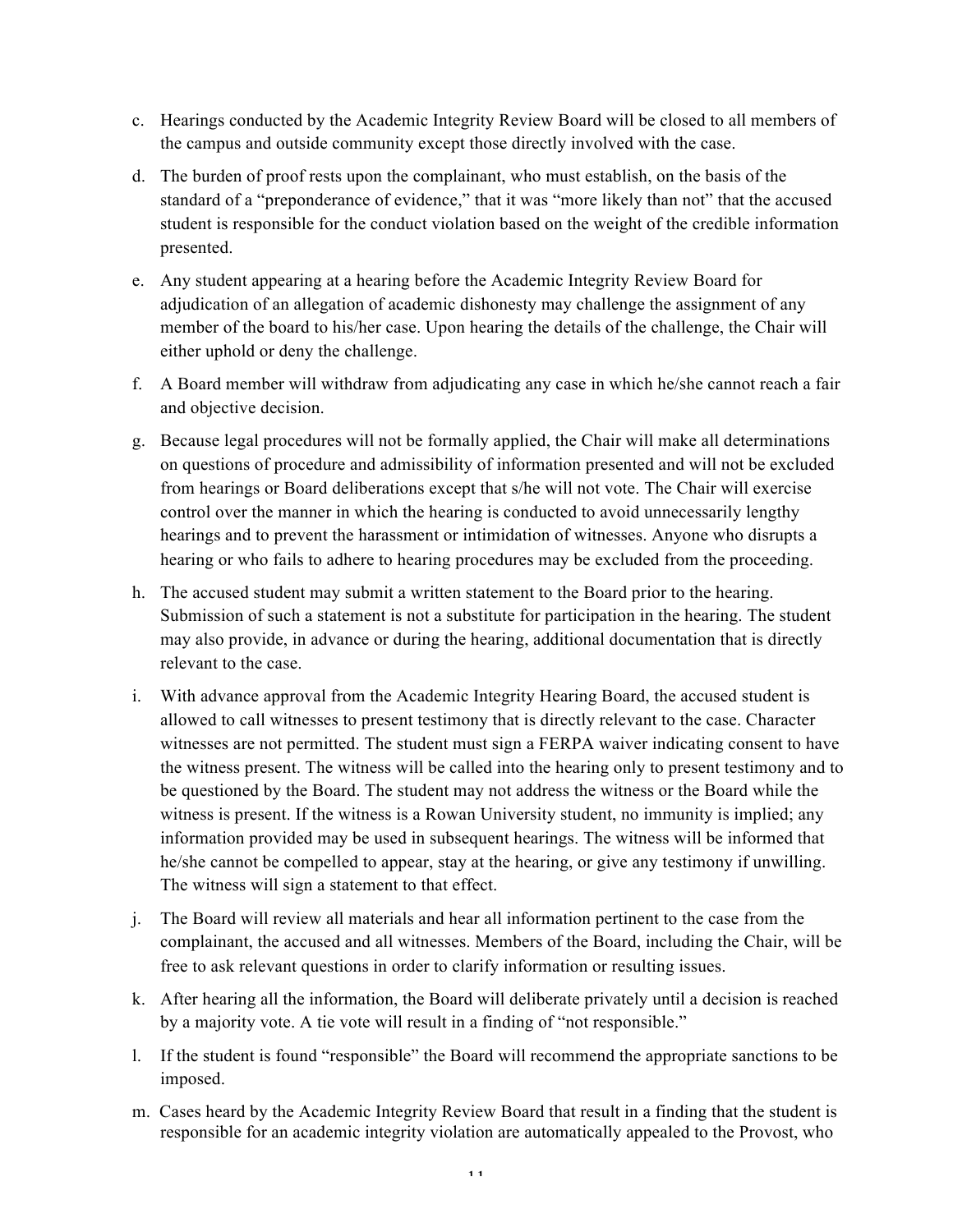reviews the case and findings and provides a final decision. This will be the final step in the adjudication process.

n. Following the hearing, the Office of the Provost will provide the accused student with written notification of the decision reached and a list of any sanctions imposed. If the student is found "responsible," a record of the decision will be placed in the student's advising folder.

## **VI. Rights in Hearings**

The University disciplinary system is not a criminal or civil law process and the legal procedures applicable in criminal and civil cases will not apply. This policy is not intended to supersede any existing law or regulation. University disciplinary hearings will accord the following specific rights to all students:

- a. To receive written notice of the alleged violation.
- b. To have reasonable access to the case materials prior to and during any hearing.
- c. To have access to advice by an individual of his or her choosing, including an attorney. However, the advisor may not participate in the hearing. The student must sign a FERPA waiver indicating he/she has consented to have the individual present.
- d. To participate in the hearing, present information on his or her own behalf, call witnesses and question information provided at their hearing. This does not include the right to directly question witnesses.
- e. To receive written notification of the decision reached and a list of any sanctions imposed.

## **VII. Description of Sanctions**

A student may receive a single or multiple sanctions for violations of the Academic Integrity policy. Factors to be considered in deciding sanctions will include present demeanor and past disciplinary record of the student and the nature and severity of the violation. Sanctions which may be imposed upon a student found responsible for a Level 3 or Level 4 include the following:

Notation of Academic Integrity Violation on Transcript: When a student fails a course because of a Level 3 or Level 4 violation, this will be noted on the student's transcript. The notation can be removed from the transcript at the student's request provided the student has had no further academic integrity violations for one calendar year (365) days. The student can have a maximum of one such notation removed in his/her career as a Rowan student.

Academic Integrity Probation: Academic integrity probation is a period of one calendar year (365 days) indicating that a student is no longer in good standing with the university vis-à-vis academic integrity because of a Level 3 or Level 4 violation. (This status is distinct from Academic Probation, which concerns academic performance.) Any subsequent Academic Integrity Violation while in this status will likely result in suspension or expulsion from the university. Any subsequent Academic Integrity Violation while in this status will likely result in suspension or expulsion from the university.

Suspension: Beginning on the date the suspension takes effect, the student is no longer a registered student, may not attend classes, nor receive grades for a specified period of time. In addition, while in this status, the student is not permitted to be present on the campus or at a University-sponsored event for any reason whatsoever. The suspension will be noted on the student's academic transcript as disciplinary suspension. The student is not entitled to any refund of any fees after published refund dates.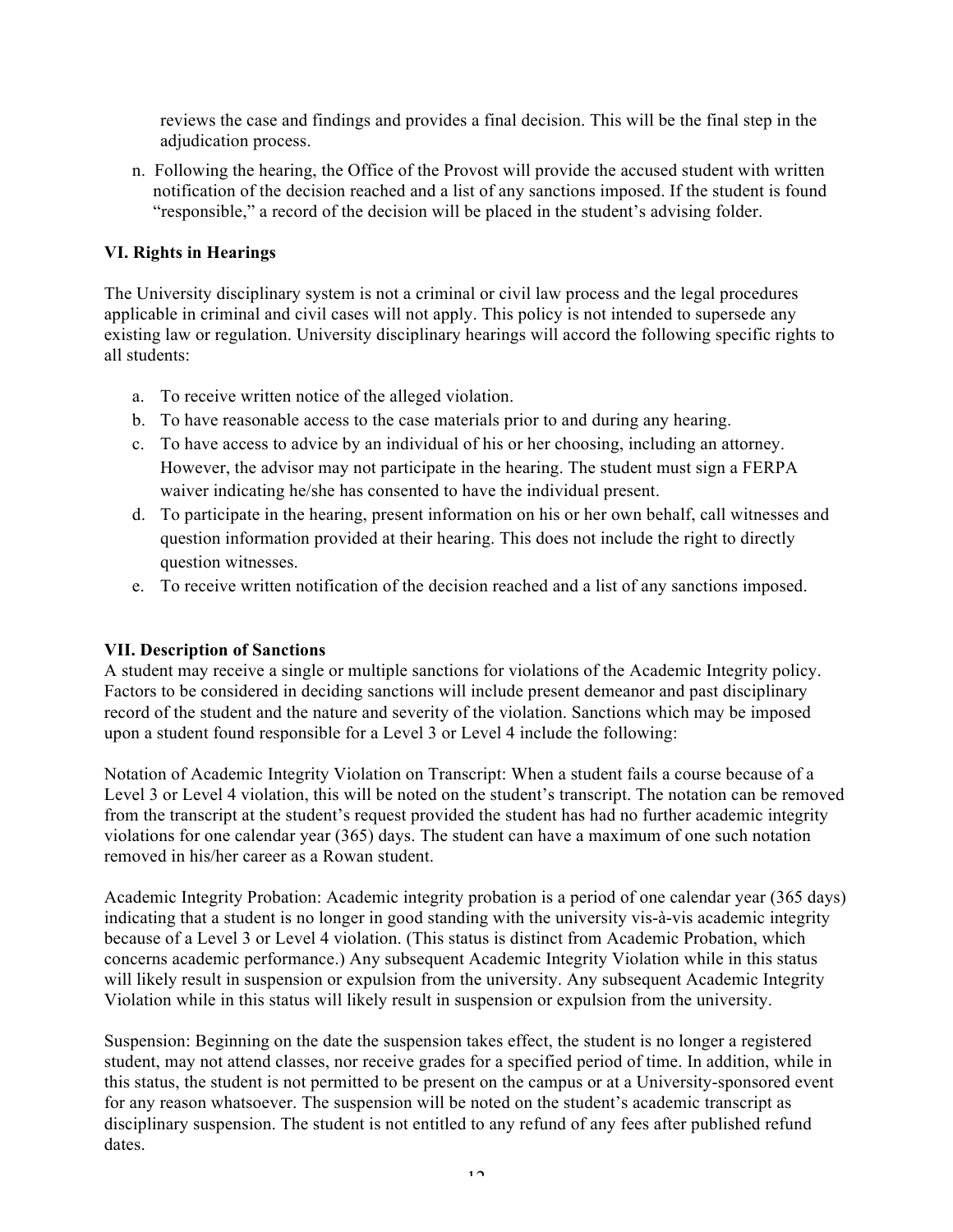Expulsion: Beginning on the date the expulsion takes effect, the student may never again be a registered student, may never attend classes, nor receive grades. In addition, the student may never be present on the campus nor at a University-sponsored event for any reason whatsoever. The expulsion will be noted on the student's academic transcript as Academic Integrity Expulsion. The student is not entitled to any refund of any fees after published refund dates.

#### **Updated March 2014**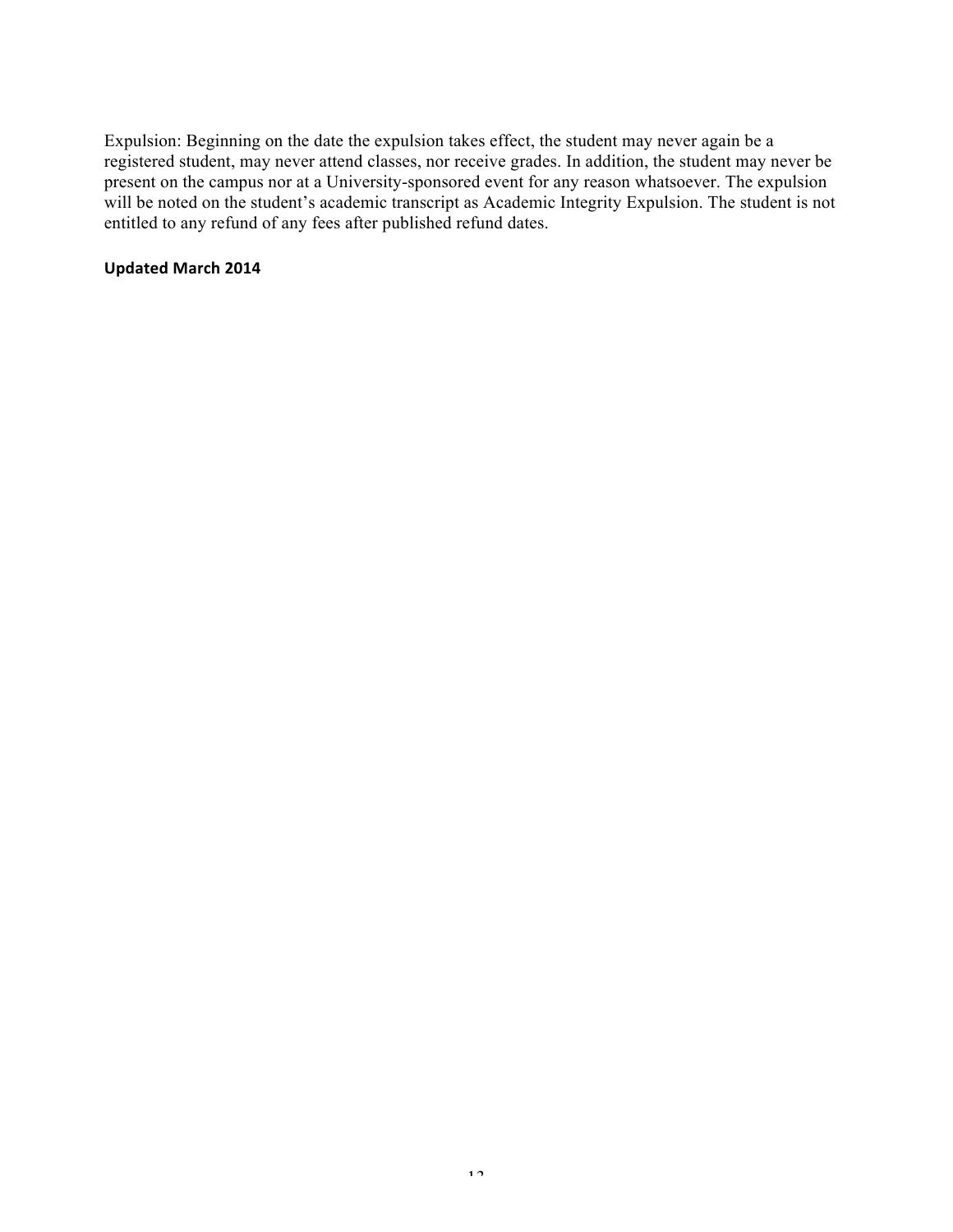#### **BASIC SKILLS REQUIREMENTS POLICY**

Basic skills courses provide an appropriate curriculum for students with documented weaknessess in the areas of reading, mathematics, and writing. These courses also reinforce the general academic skills needed for a successful academic career. Transfer students with 30 or more transfer credits are exempt from basic skills courses and placement exams in Reading and Math and from basic skills courses in Writing.

Students must take any required basic skills course(s) beginning in their first semester at Rowan and each subsequent semester until the requirements have been fulfilled.

#### *Credit towards Graduation*

Students do not receive graduation credit for passing basic skills courses. These courses do not count toward the

minimum number of semester hours needed to complete the student's major and/or degree requirements. The credits do count toward part- or full-time status for enrollment and financial aid purposes.

#### *Tuition*

Tuition for basic skills courses is the same as for college-level courses.

#### *Basic Skills Placement for Reading and Math*

Incoming freshman and transfer students with fewer than 30 credits are required to take placement tests. The test for placement in reading and math is the *Accuplacer*, a computer adaptive test administered at the University in the Testing Center, located in the Academic Success Center,  $3<sup>rd</sup>$  floor of Savitz.

#### *Reading Requirements*

| <i>Accuplacer</i> Reading Comprehension Test Score | Reading Course Placement                            |
|----------------------------------------------------|-----------------------------------------------------|
| 20-69                                              | READ 17100 Improving Personal Reading Skills (3 sh) |
| 70-120                                             | No Basic Skills Required                            |

*Students are exempt from the Reading Comprehension Test if: SAT Critical Reading score is 550 or above; ACT Reading score is 25 or above; a Literature course successfully transferred; 30 or more credits successfully transferred.*

#### *Mathematics Requirements*

| <i>Accuplacer</i> Elementary Algebra Test Score | Math Course Placement              |
|-------------------------------------------------|------------------------------------|
| 61 and below                                    | MATH 01094 Basic Algebra I (2 sh)  |
| 62-76                                           | MATH 01095 Basic Algebra II (2 sh) |
| 77 or better                                    | No Basic Skills Required           |

*Students are exempt from the Elementary Algebra Test if: SAT Math score is 550 or above; ACT Math score is 25 or above; a college-level Math course has successfully transferred; 30 or more credits successfully transferred.*

#### *Basic Skills Placement for Writing*

Students are placed in all First-Year Writing courses based on a combination of SAT Writing and Critical Reading scores or a combination of ACT English and Writing scores. All incoming students who do not have SAT or ACT scores on file, regardless of the number of transfer credit hours (except those students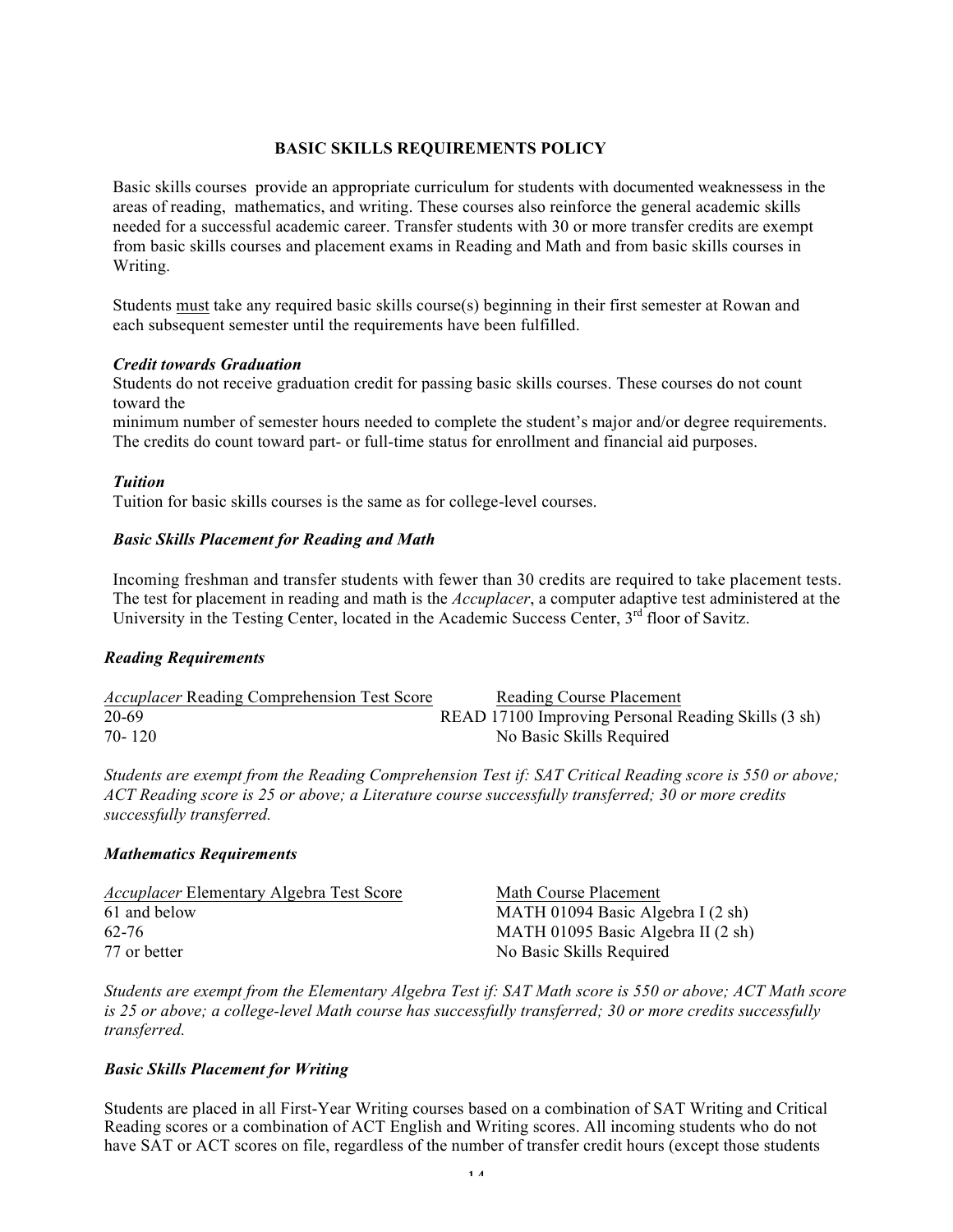with transfer credit for College Composition I or II) must take the Writing Arts Department Placement Essay Exam in order to determine proper placement. Transfer students with 30 or more transfer hours are exempt from placement in the Basic Skills course.

Additionally, any student who would like his or her SAT or ACT placement reevaluated can take this exam.

| SAT Combined Writing/Verbal Score         | <b>Writing Course Placement</b>                                    |
|-------------------------------------------|--------------------------------------------------------------------|
| 880 and below                             | Basic Skills: COMP 01103 Foundations for College Writing (3 sh)    |
| 900 to 980                                | No Basic Skills: COMP 01105 Intensive College Composition I (4 sh) |
| 1000 and above                            | No Basic Skills Required: COMP 01111 College Composition I (3 sh)  |
| <b>ACT Combined English/Writing Score</b> | <b>Writing Course Placement</b>                                    |
| 18 and below                              | Basic Skills: COMP 01103 Foundations for College Writing (3 sh)    |
| 19 to $21$                                | No Basic Skills: COMP 01105 Intensive College Composition I (4 sh) |
| 22 and above                              | No Basic Skills Required: COMP 01111 College Composition I (3 sh)  |

Both Intensive College Composition I and College Composition I fulfill Rowan University's General Education requirements.

#### *Grades in Basic Skills Classes*

All basic skills course are graded on a pass/fail basis. A *S* or *Satifactory* is the passing grade. An *U or Unsatisfactory* is a failing grade; students must repeat the course.

Basic skills course grades are not calculated in a student's grade point average.

Students with outstanding basic skills requirements after their first semester at Rowan are subject to registration holds until verification of appropriate progress can be established.

Updated 03.24.14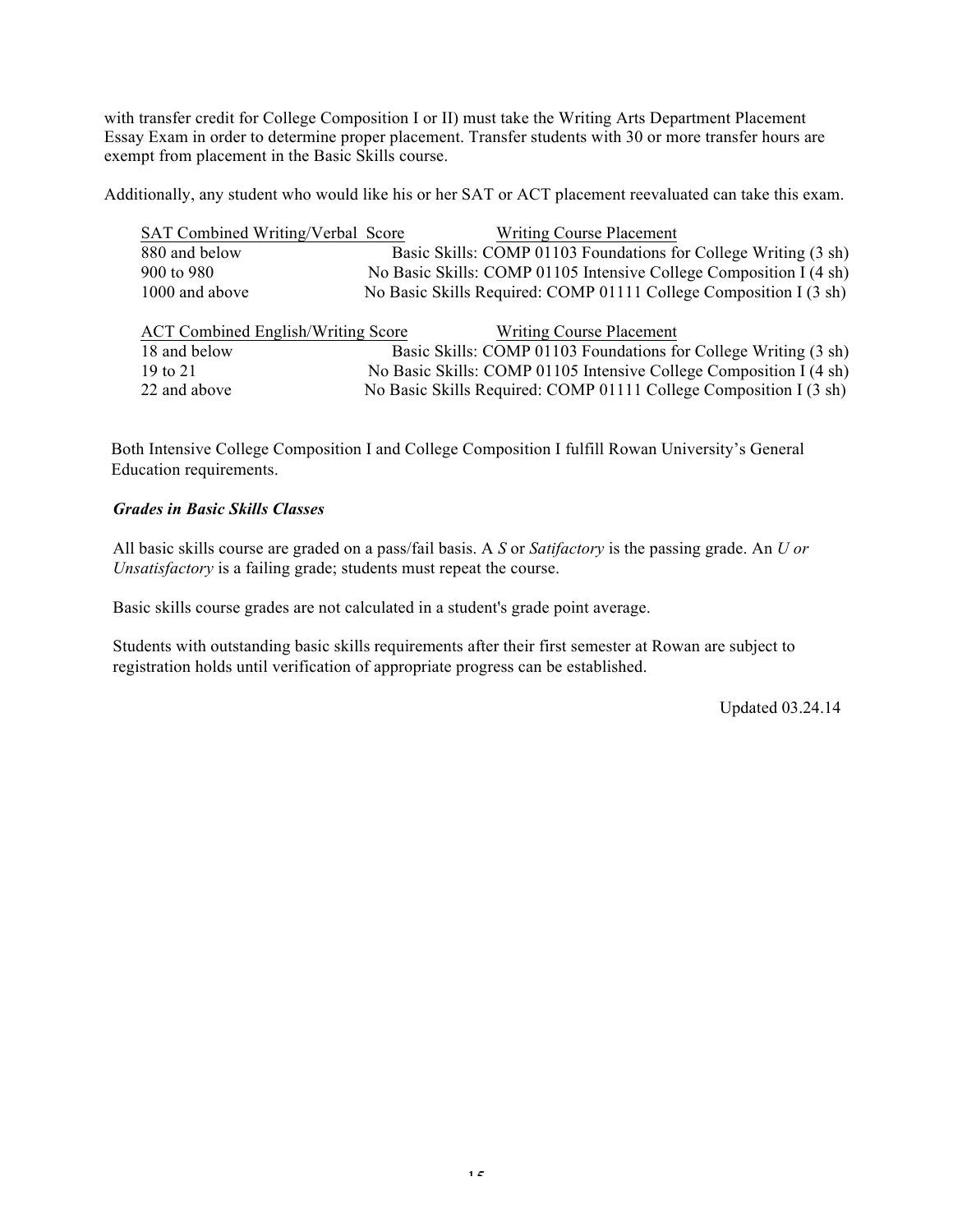# **Non-restricted Majors, Transfer Credits, and Graduation GPA**

University requirements stipulate that students seeking a bachelor's degree:

1. must successfully complete a minimum of 120 semester hours with a minimum cumulative grade point average of 2.00, and that

2. 30 credits of a student's total degree program requirements must be taken in courses offered by Rowan University.

Given these requirements, non-restricted majors shall not require a GPA for graduation higher than a 2.0 or accept fewer than 90 transfer credits unless a clear programmatic need has been identified and approved through the standard curricular process.

This policy shall be implemented no later than the fall 2015 semester but does not apply to restricted majors or those who have specialized accreditation requirements which have already been identified.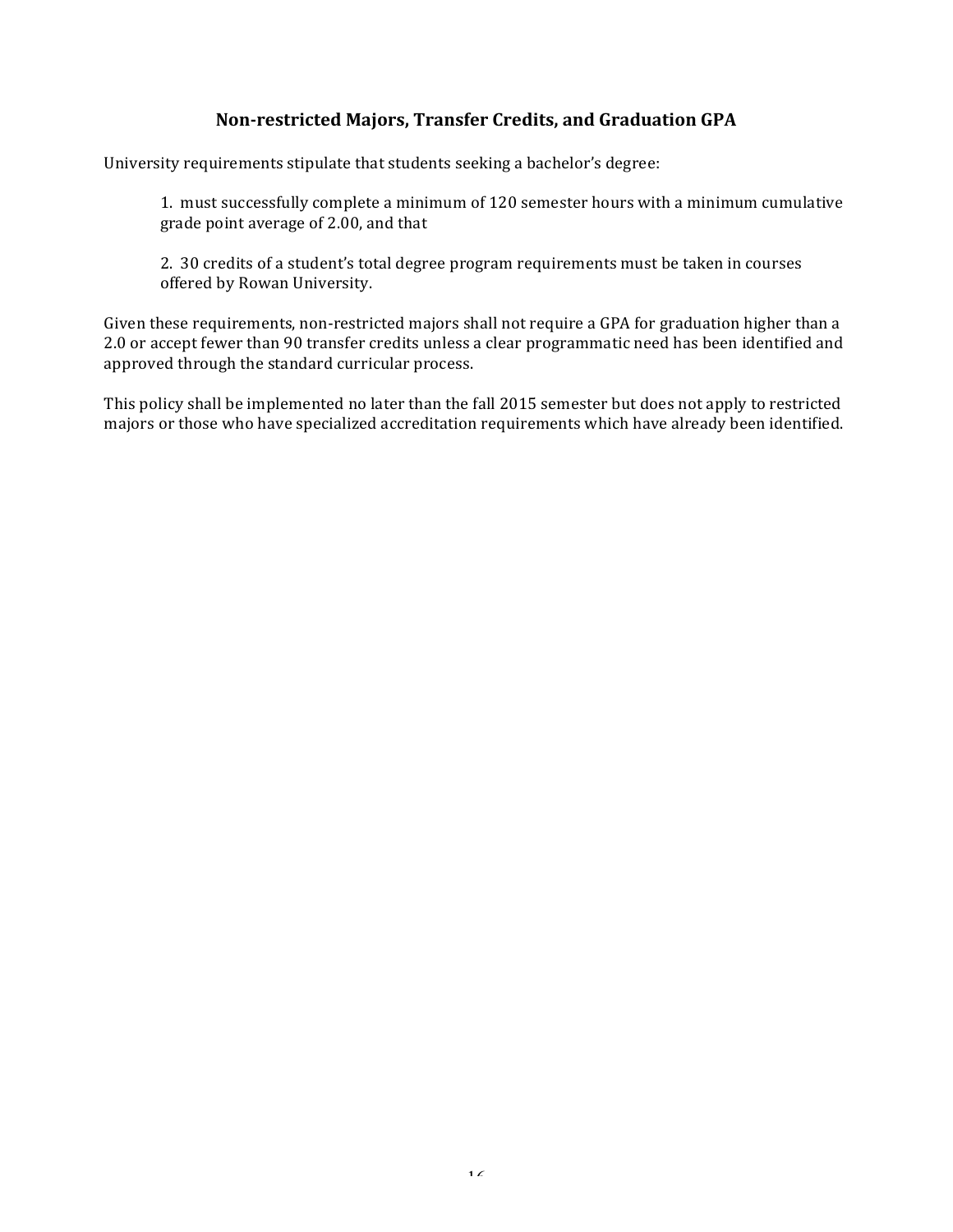# **Policies Involving Speakers and Campus Visitors**

A. Requesting the President as a Speaker

With the growth in the scope of the mission of Rowan University, the President is required to spend larger amounts of his time meeting with external constituencies – Political Leaders, Potential Donors, Business Leaders, Presidents of other universities, etc. As a result, his schedule will not permit him to attend all of the on campus events that he would normally. As such, the following procedures have been put in place to allow for efficient scheduling.

- 1. No entity shall commit the President to an event without written confirmation from the President's Office. This includes all announcements, printing of agendas or programs, or any form of advertising.
- 2. Requests for the President to appear must be made from Dean to Provost to President's Staff. No academic may make a direct request to the President's Office.
- 3. Requests for scheduled events should be made as far in advance as possible and must be made at least three weeks ahead of the event. The closer to the event the request is made, the less likely that the President's schedule will be open.
- B. Guest Speakers and Visitors to Campus

With the elevated profile of the university, our practices for handling guest speakers and invited visitors to campus must evolve. The goal is to insure that external visitors have the best possible experience while on our campus and that conflicting concurrent events do not strain our ability to provide the necessary support. As such, the following procedures have been put into place:

- 1. If the visitor will address a wide campus audience (e.g. beyond a single class, club meeting, or departmental seminar), the Dean's office and Vice President for Public Relations should be notified in advance of the event.
- 2. If the visitor is a political or public figure for whom security measures may be of concern, the Dean's office and the Vice President for Public Relations should be consulted prior to an invitation being extended.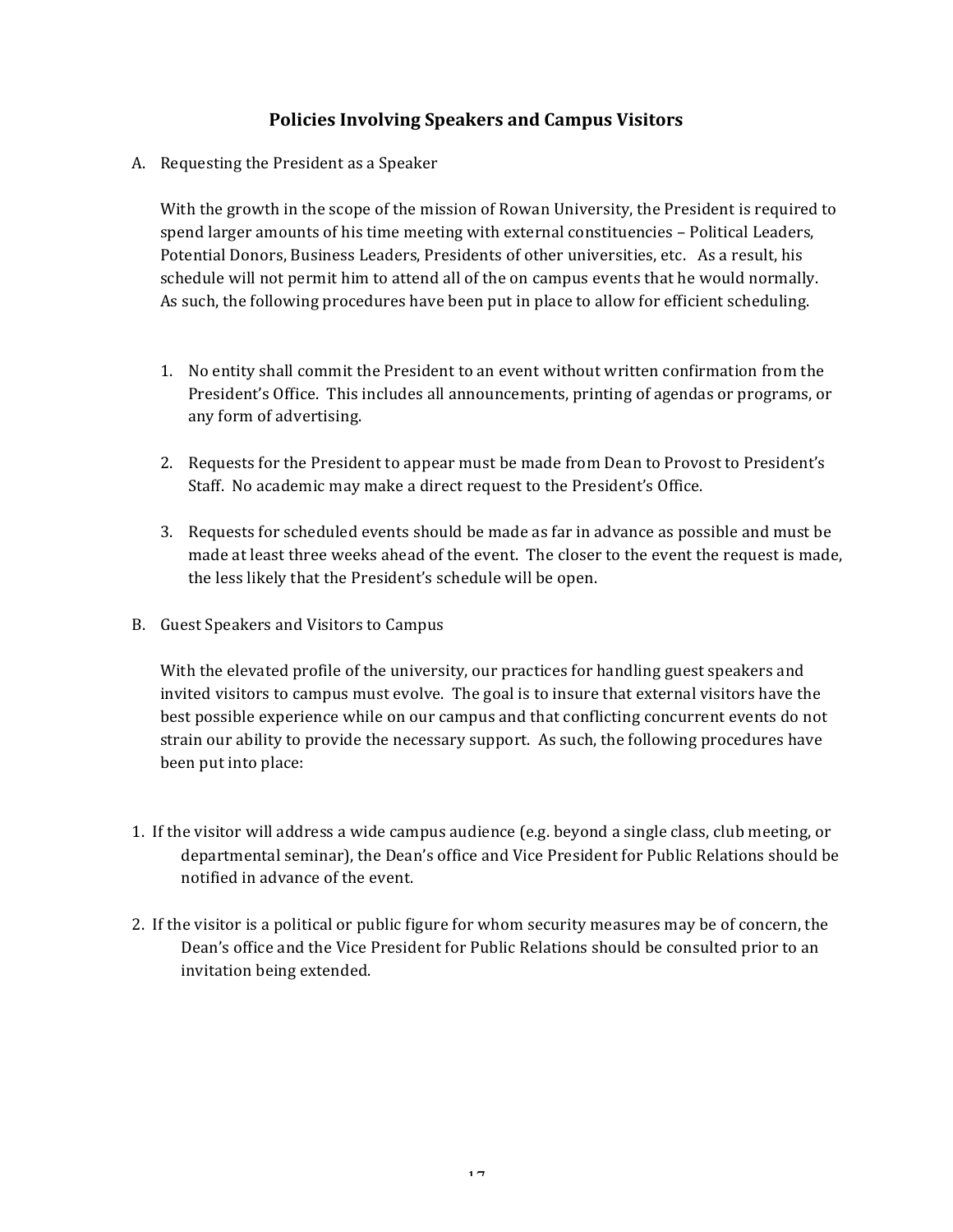# **SECOND BACCALAUREATE DEGREE (Concurrent and Successive)**

## **Concurrent** Second Baccalaureate Degree:

The University shall appropriately and fully recognize the completion of degree and major program requirements according to college. Since different degrees, such as the B.A. and the B.S., are distinct educational packages, or frameworks, the recognition shall also be kept distinct. If a student has fully completed two major programs, this should be recognized. However, if both programs are within the same type of bachelor's degree framework (B.A., B.S., B.F.A., etc.), then only one bachelor's degree shall be awarded and a double major recorded. Education dual majors shall be considered a double major for a B.A. unless the requirements for a second degree in a different bachelor's framework are also fully met. To fully meet the requirements would include meeting all general education requirements for each degree. If the two programs are not in the same degree framework, then a second bachelor's degree shall be awarded only if the student meets the following requirements:

- Regular admission to and matriculation in both major programs.
- Full completion of all requirements in both major programs and certification by both departments, or program coordinators, involved.

In addition to the above, which governs the award of concurrent bachelor's degrees, the University also has a policy for the award of successive bachelor's degrees. For more information, students are encouraged to contact the Registrar's Office.

## **Successive Second Baccalaureate Degree:**

In certain instances and under certain circumstances, students may qualify for the awarding of a second, **Successive,** baccalaureate degree. Students who seek a second, **successive,** baccalaureate degree are encouraged to discuss the matter with their faculty advisers. To qualify for the second, **successive,** baccalaureate degree, students must have already received their first degree from a regionally accredited institution and must complete the necessary application for admission. Students who have completed a bachelor's degree at Rowan University may be considered transfer students who desire a second, **successive,** bachelor's degree.

The candidate must **fully meet admission requirements for the program and must meet all general education requirements for the successive degree**. Therefore, a second, **successive,** bachelor's degree shall be awarded only if the student meets the following requirements: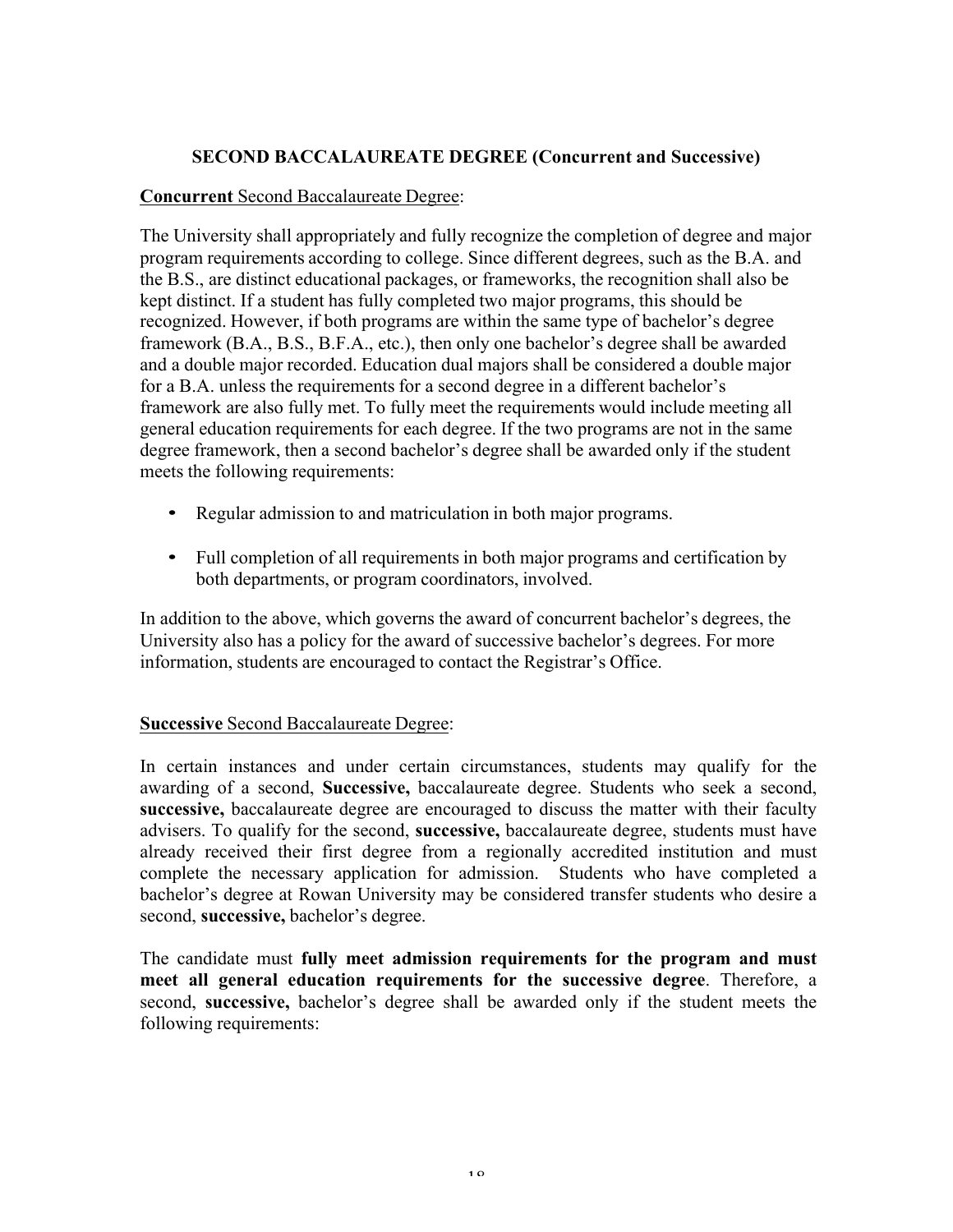- Regular admission to and matriculation in the major program.
- Completion of all general education and elective requirements for the successive degree according to the college(s) and major programs involved. Equivalent general education and elective course credits earned in the first baccalaureate degree may be applied to the successive degree.
- Students must complete a minimum of thirty (30) credits at Rowan University subsequent to completion of the first degree.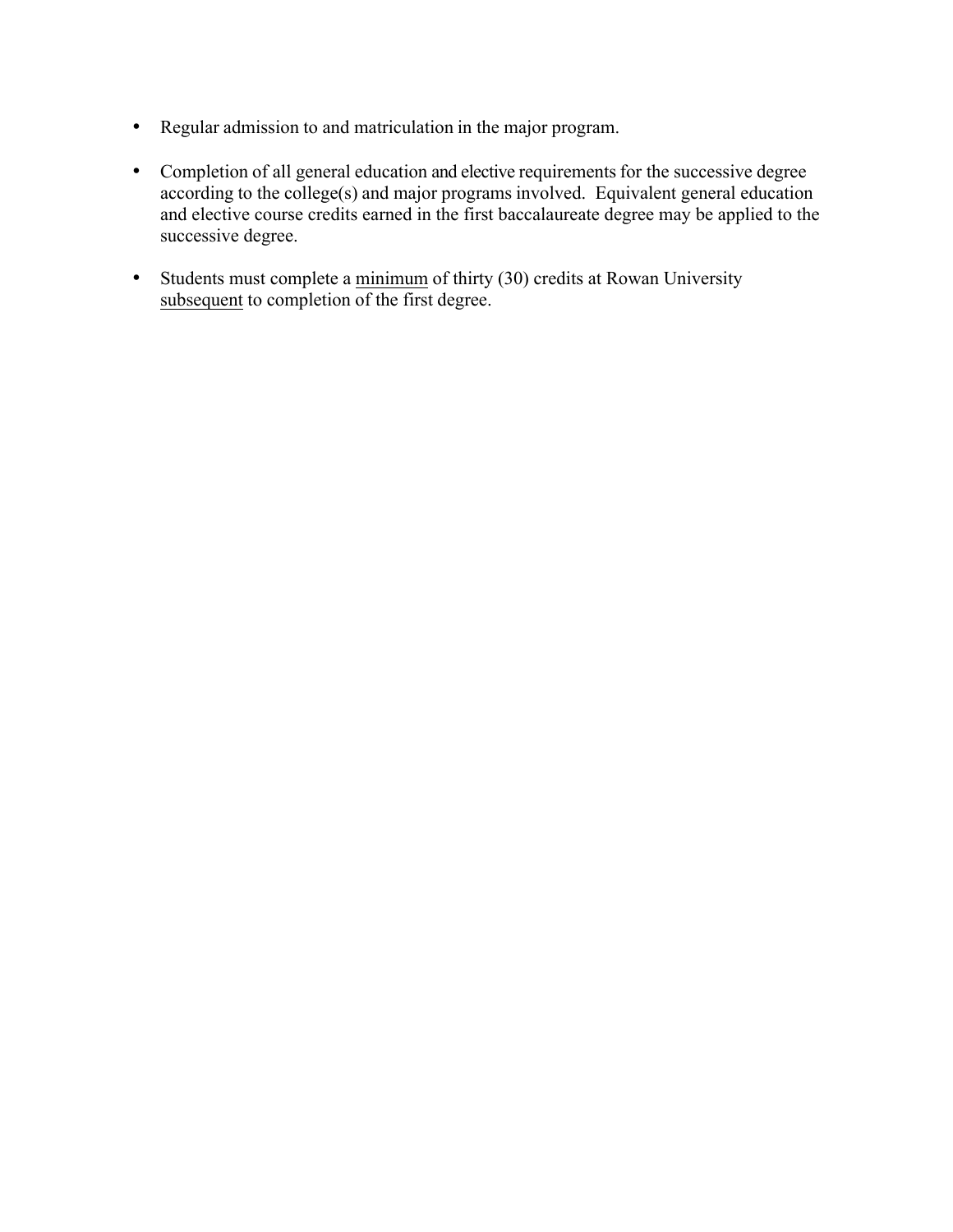# **RESOLUTION TO ENCOURAGE VIRTUAL MEETING TECHNOLOGY IN SENATE COMMITTEES**

Whereas the structure of the university is continually changing to include campuses outside of the Glassboro campus...

Whereas the university constitution requires that all colleges have representation on university senate committees…

Whereas the norm to schedule senate committee meetings on the Glassboro campus places disproportionate barriers to participation for committee members who work on campuses outside of Glassboro relative to members who work on the Glassboro campus...

THEREFORE LET IT BE RESOLVED that the following statement be added to the "What are Duties of Committee Chairs?" page of the New Senator Orientation Packet:

"Be prepared to use virtual meeting technology to facilitate the participation of committee members who are stationed outside of the campus where the committee will normally meet. The university has staff and software resources available to set up and host the use of such virtual meeting technology. Committee chairs should consult with affected committee members regarding their needs and limitations, and should submit a request to support@rowan.edu for assistance in setting up and hosting virtual meetings if necessary."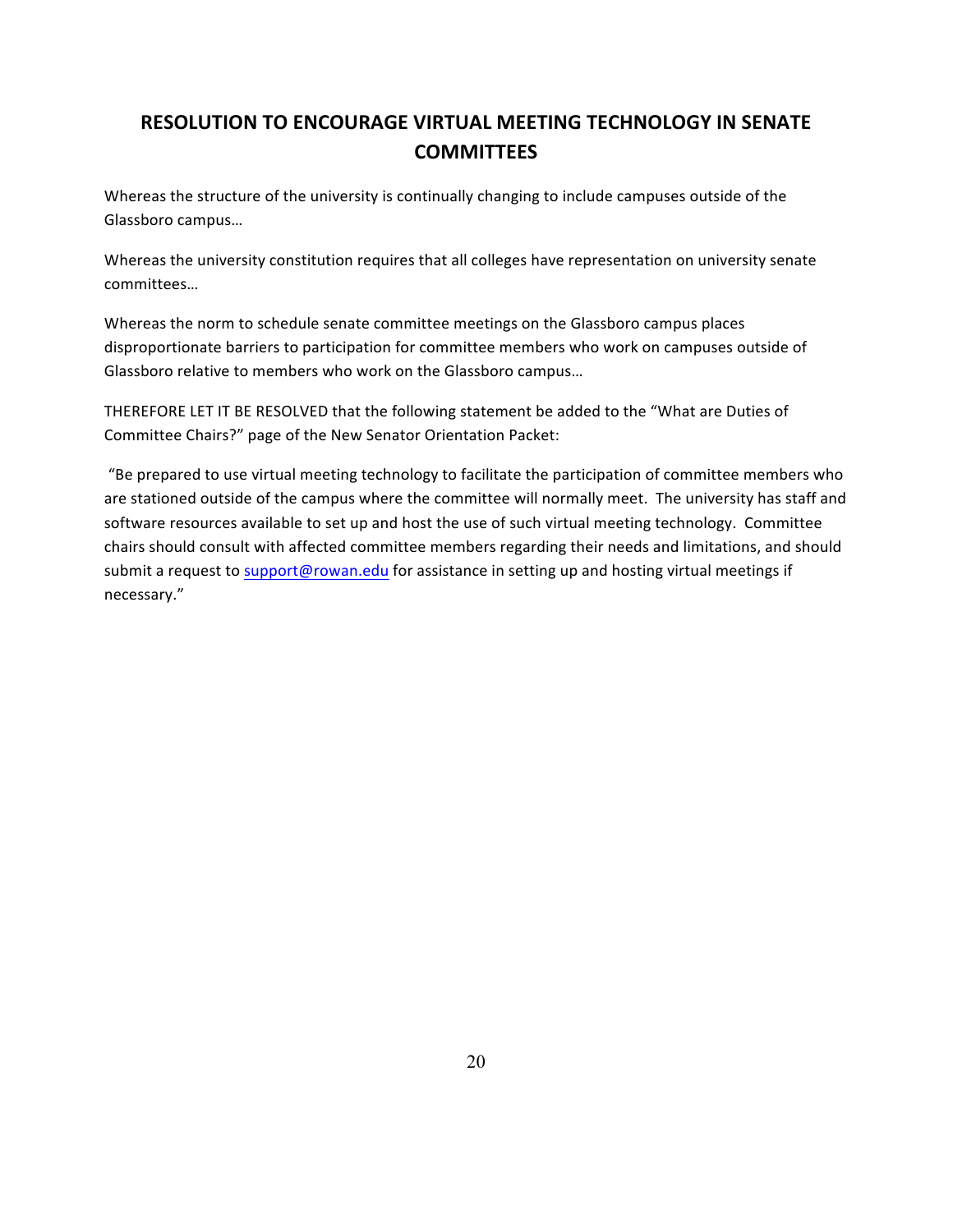# **PROPOSED CHANGES TO TECHNOLOGICAL RESOURCES COMMITTEE STRUCTURE**

Whereas one of the charges of the technological resources committee is to monitor technological resources to insure that the services and resources meet the needs of the campus community in research and academic pursuits...

Whereas many of the technological resource issues that the technological resource committee discusses and addresses pertain to network issues across campuses...

Whereas all network issues must be discussed and addressed in consult with staff from the office of Network System Services (NSS)…

THEREFORE LET IT BE RESOLVED that the committee structure be changed, as described below, to include the following:

| <b>Current Committee Structure</b>    | Proposed Committee Structure          |  |
|---------------------------------------|---------------------------------------|--|
| 6 Faculty (1 from each college)       | 1 Faculty from each college           |  |
| 5 additional Faculty from any college | 5 additional faculty from any college |  |
| 3 Professional Staff                  | 3 Professional Staff                  |  |
| 1 Librarian                           | 1 Librarian                           |  |
| 1 AFT Rep                             | 1 AFT Rep                             |  |
| 1SGA Rep                              | 1 SGA Rep                             |  |
|                                       | 1 NSS Liaison (Nonvoting)*            |  |

\*The designation of the additional role in the new committee structure as a "liaison" without voting privileges is done because many staff in NSS are not part of AFT, and are therefore ineligible to participate in this senate committee as representatives with voting powers.